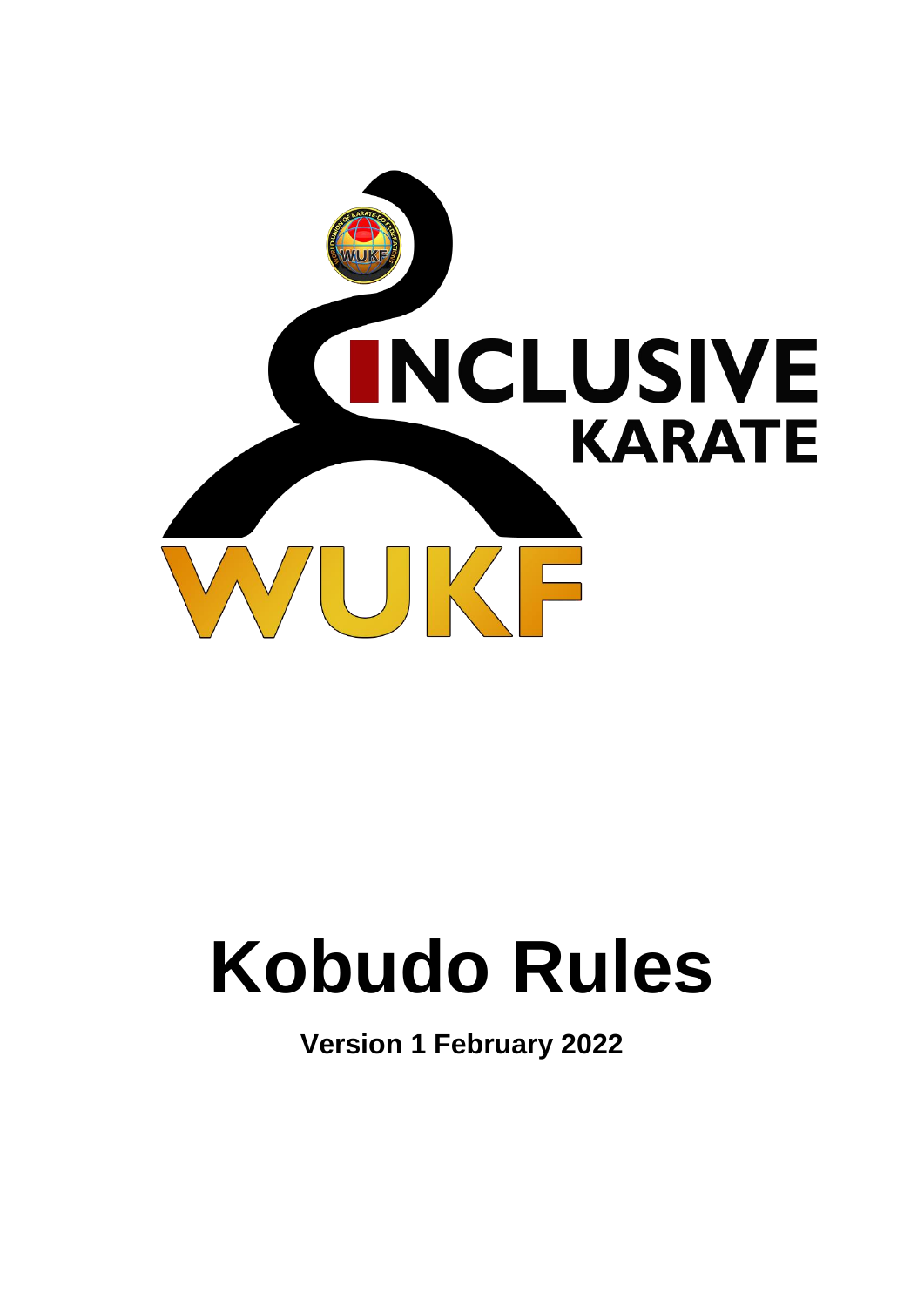## **INCLUSIVE KOBUDO KARATE**

**WUKF Inclusive Karate enables opportunities for karateka with disabilities to compete, at the highest level, together we can do the best Karate in the world.**

#### **Art.1 GENERAL INCLUSIVE KOBUDO RULES**

- 1.1 The competition area must be flat and devoid of hazard, easily accessible and of a suitable size that the Kobudo kata can be performed safely.
- 1.2 A "Point System" will be used in the Individual Kobudo Match and the winner will be the one with the highest total score. The WUKF Inclusive Commission may change from a "Point System" to a "Flag System".
- 1.3 The Kobudo competition will be organized only in Individual competition matches.
- 1.4 Only weapons approved by the WUKF Inclusive Commission are allowed to be used in the Kobudo competition.
- 1.5 The Kobudo competition will run as an Open Style competition.
- 1.6 All age categories will be run in two divisions: LONG WEAPONS – Bo, Ekku SHORT WEAPONS – Nunchaku, Kama, Tonfa, Sai and Tinbe. It is possible to use a different weapon in each round from their chosen division. example: in the short weapon division: 1st round Kama, 2nd Round Nunchaku, Final Sai, Tie – Tonfa etc.
- 1.7 Categories may be separated into male and female competitors.
- 1.8 In certain circumstances some categories may be amalgamated or divided, to enhance the competition

#### **Art.2 COMPETITION EQUIPMENT**

- 2.1 The competition equipment will be prepared by the competition host and the WUKF organiser.
- 2.2 5 Red Flags and 5 White Flags for each Tatami.
- 2.3 5 Kata Score boards for each Tatami.
- 2.4 Recording Equipment: Score sheets and Recording forms, pens, calculators etc.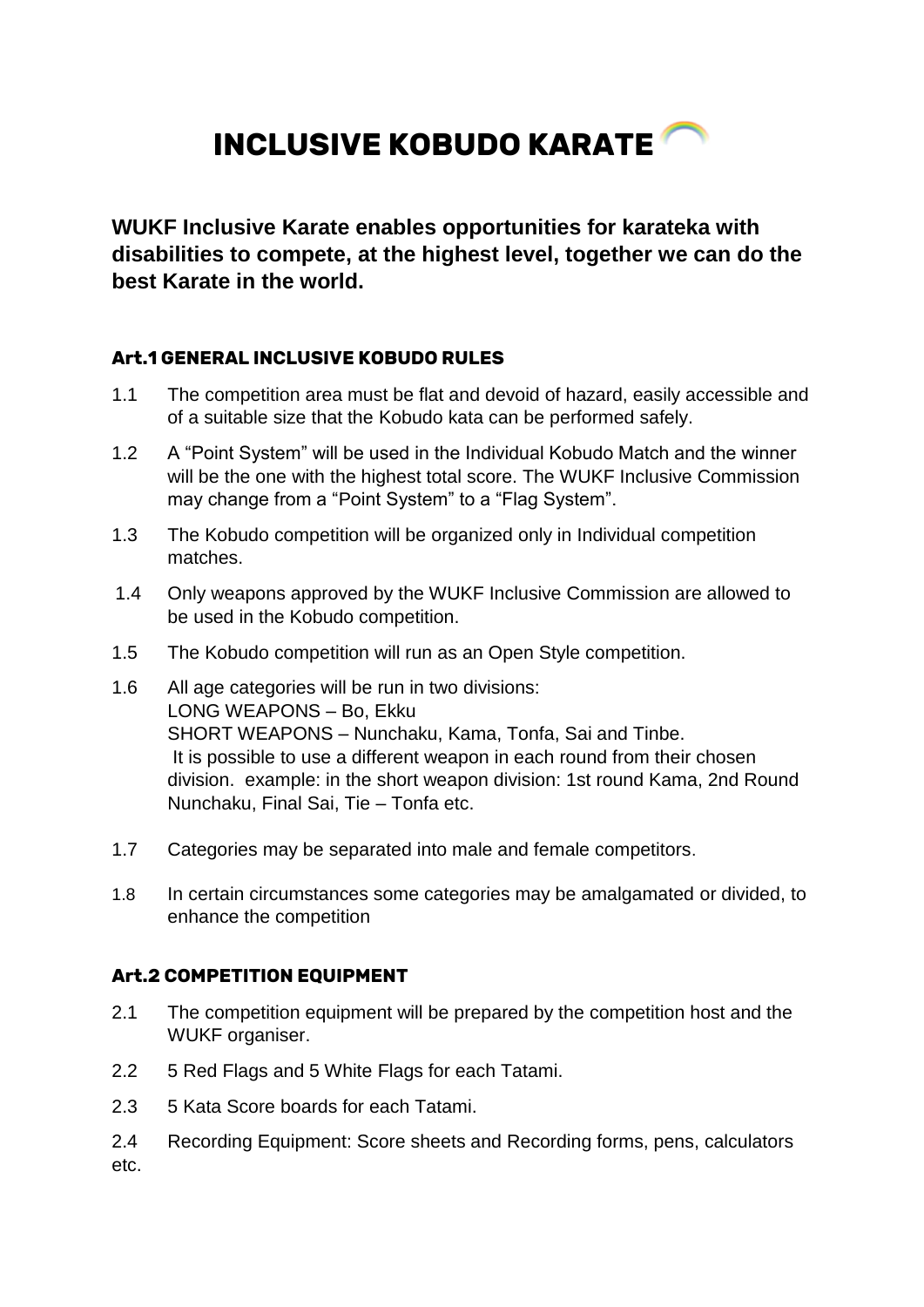- 2.5 Red and White belts for each Tatami.
- 2.6 The WUKF computer system is compulsory. The national organisers will ensure that it is transported safely and is used properly.

#### **Art. 3 REGISTRATION OF COMPETITOR**

.

Register your athletes using the **WUKF ONE system**.

In addition to this, it is **mandatory** for a person to compete within the Inclusive Kobudo Kata, that the following information will need to be uploaded, when prompted, during completion of the entry form.

3.1 A short video of the competitor performing a Kobudo kata of their choice. (*It is important to upload the file, to ensure your competitor will have the best opportunity to be categorised correctly*). **Failure** to do this may disadvantage your athlete, as the Rainbow Adjustment Score will automatically be set to 0.0, the adjustment score for a slight severity of disability.

#### **Art.4 RAINBOW ADJUSTMENT SYSTEM AND SCORING**

4.1 Once the coach has submitted the documentation and video to the Inclusive Commission all competitors, with the information provided will be assessed and categorised by the panel prior to the event.

|             | <b>Severity of disability</b> | <b>Adjustment Score</b><br><b>Awarded</b> |
|-------------|-------------------------------|-------------------------------------------|
| Yellow      | <b>Slight</b>                 | 0.0                                       |
| Orange      | <b>Minor</b>                  | 0.1                                       |
| <b>Pink</b> | Moderate                      | 0.2                                       |
| <b>Blue</b> | <b>Severe</b>                 | 0.3                                       |
| Purple      | Profound                      | 0.4                                       |

RAINBOW ADJUSTMENT SYSTEM BELOW:

4.2 The adjustment will be made once the highest and lowest scores have been removed and the remaining scores added together in each round.

Example: Competitor with Moderate disability

Round 2 scores **7.1**, **6.8**, **7.0, 6.7, 7.1 =** 20.8 + **0.2** Rainbow Adjustment Score = 21.0

Round 3 scores **8.0, 7.9, 7.9, 8.2, 8.1 =** 24.0 + **0.2** Rainbow Adjustment Score = 24.2

#### **Highest and Lowest Scores (in Red) removed.**

The 2nd and 3rd round scores will be added together for the final score.

**21.0** + **24.2** = **45.2** Final Score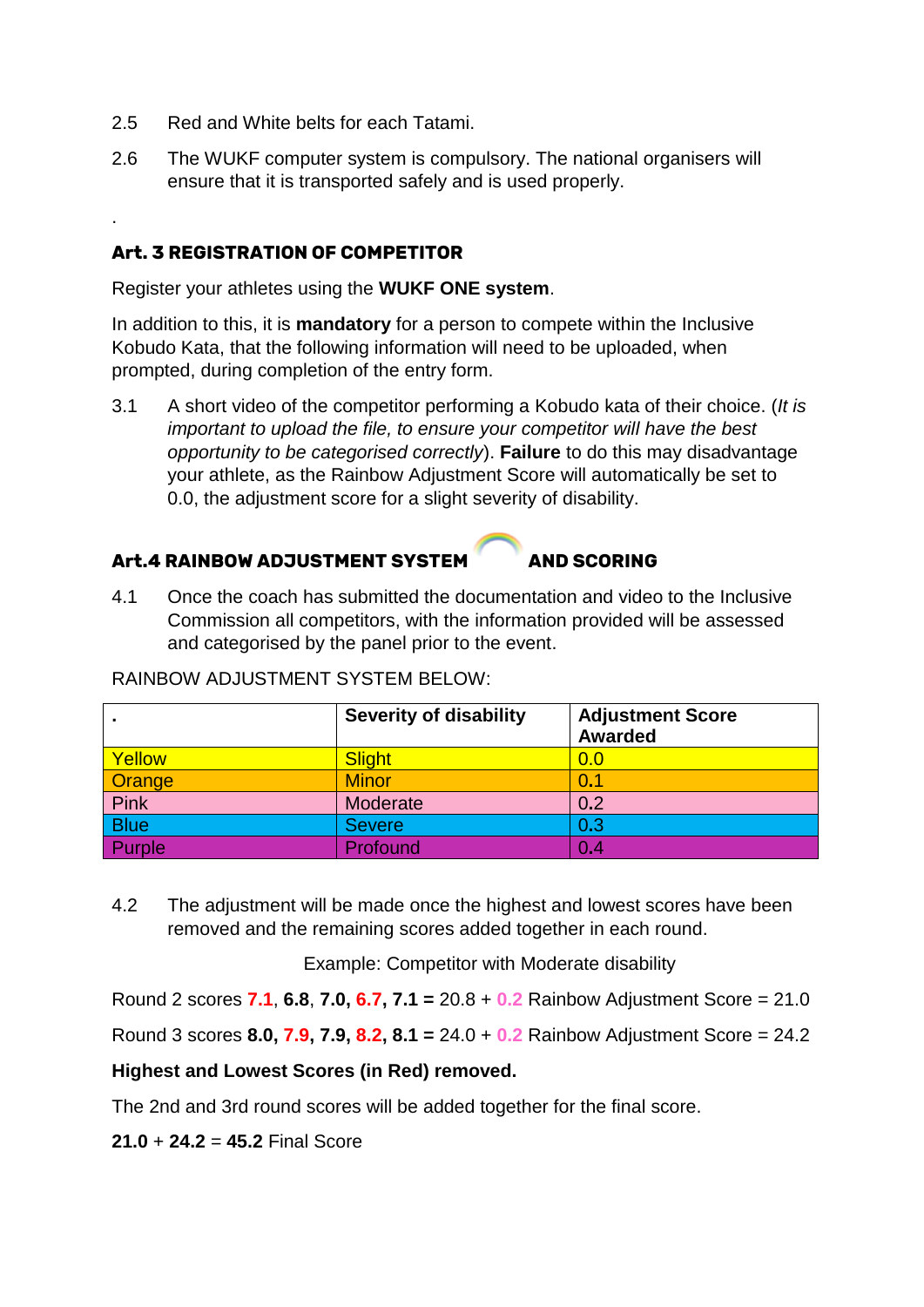- 4.3 During WUKF competitions the Inclusive Commission may check or reclassify the competitors, to maintain a fair and equal platform for all the participants.
- 4.4 The panel of judges (1 Central Referee and 4 Corner Judges) will adjudicate each Kobudo kata match.
- 4.5 The highest and lowest scores will be removed and the three remaining

scores will be added together and the .Rainbow Adjustment Score will then be added.

- 4.6 The total scores from round 2 and 3 will be added together, to find the overall winner.
- 4.7 The WUKF Inclusive Commission may change from a 'point system' to a 'flag system'

#### **Art.5 TIE SITUATION:**

#### **Round 1 and 2**

- 5.1 In the case of a tie, the minimum score from the remaining three scores will be added, (The deleted scores will not be taken into account)
- 5.2 If after this the tie persists the maximum score from the remaining three scores will be added.
- 5.3 If after this, the tie persists, a further Kobudo kata must be performed, this may be a Kobudo kata repeated from a previous round
- 5.4 In the event of a continuing tie, Hantei will be called and flags will be used to determine the winner, AKA red, SHIRO White.
- 5.5 In the case of a tie, a further Kobudo kata may be performed. Hantei may be called and flags used to determine the outright winner.

#### **ART. 6 INCLUSIVE KOBUDO CATEGORIES:**

- 6.1 Competitors can **ONLY** be entered into **ONE** category, irrespective of whether they have multiple disabilities.
- 6.2 Within WUKF Inclusive Kobudo there are five recognised categories, within these categories there are sub-sections (see below ART. 6)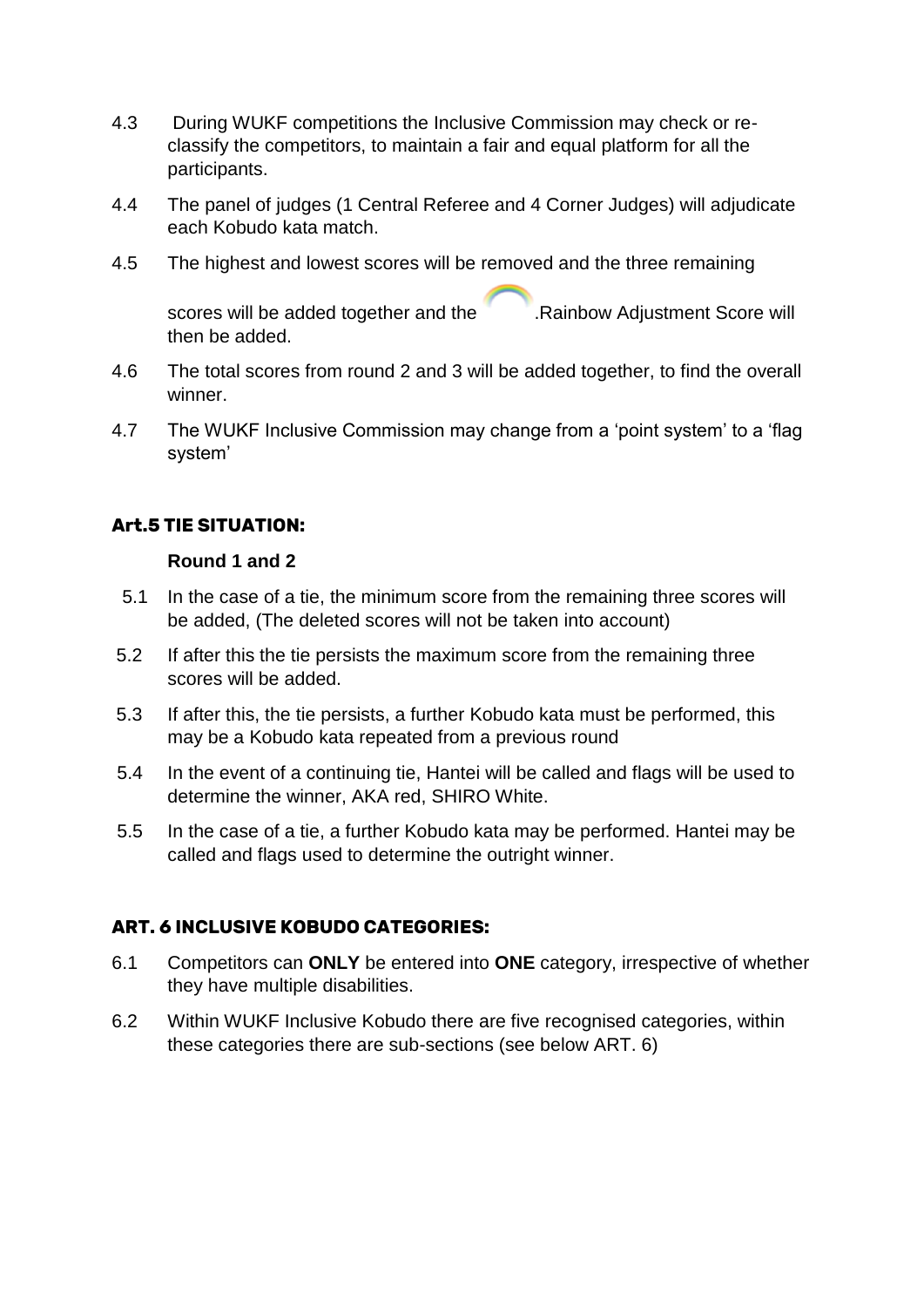#### 6.2.1 **PHYSICAL DISABLITIES:**

- a) Wheelchair
- b) Walking Aids including crutches

#### 6.2.2 **AMBULATORY:**

Physical disability but able to walk unaided

#### 6.2.3 **SENSORY IMPAIRED:**

- a) Visual both monocular and binocular
- b) Profound hearing loss

#### 6.2.4 **INTELLECTUAL DISABILITIES:**

- a) Autism, Dyspraxia, ADHD, etc.
- b) Downs Syndrome

#### 6.2.5 **NEUROLOGICAL DISORDERS:**

- a) Epilepsy
- b) Tourette's
- c) Multiple Sclerosis
- d) Stroke
- e) Cerebral Palsy
- f) Parkinson's etc.
- 6.3 The above categories are further divided into age, grade and male/female. Depending on the number of competitors, all categories may be split into two pools. Pool 'A' Diamond and Pool 'B' Sapphire.

|                  |                   | <b>DIAMOND</b>    | <b>SAPPHIRE</b>   |
|------------------|-------------------|-------------------|-------------------|
| <b>SECTION</b>   | <b>GRADE</b>      |                   |                   |
|                  |                   |                   |                   |
| Children         | <b>All Grades</b> | Slight - Moderate | Severe - Profound |
| aged 6-12 years  |                   |                   |                   |
| Cadets           | <b>All Grades</b> | Slight - Moderate | Severe - Profound |
| aged 13-17 years |                   |                   |                   |
| <b>Seniors</b>   | <b>All Grades</b> | Slight - Moderate | Severe - Profound |
| aged 18-35 years |                   |                   |                   |
| Veterans         | <b>All Grades</b> | Slight - Moderate | Severe - Profound |
| aged 36 and over |                   |                   |                   |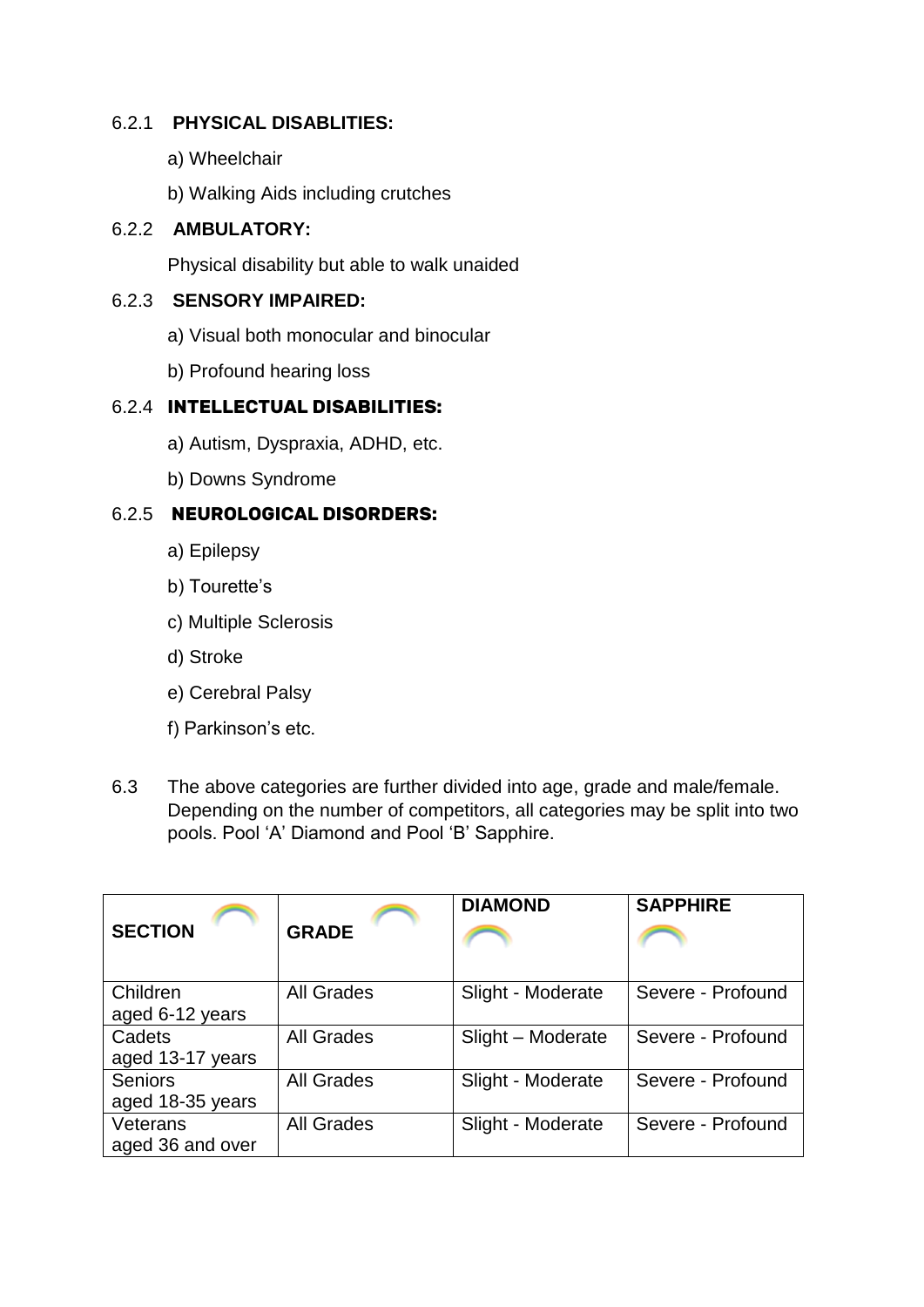6.4 In certain circumstances some categories may be amalgamated or divided, to enhance the competition.

#### **ART.7 SELECTION OF KOBUDO KATA:**

7.1 The Kobudo Kata competition may consist of three rounds. The competitors can perform any Kobudo Kata listed, from the current official WUKF Kobudo Kata list.

*Kobudo Katas not listed may be used. They must be traditional Okinawa or Japanese based. To be considered they must be submitted prior to the commencement of the competition.* 

1<sup>st</sup> Round: The 12 highest scoring competitors will go through to the 2<sup>nd</sup> round.

2<sup>nd</sup> Round: The 6 highest scoring competitors will go through to the 3<sup>rd</sup> round

**3 rd Round:** The **three highest scoring** competitors will receive medals.

*Please Note: If there are less than12 competitors, the category format may be amended.*

- 7.2 All competitors may repeat the Kobudo Kata (even in a tie situation).
- 7.3 Sequence and movements may be modified by the athlete, to adapt to their impairment.

#### **Art.8 JUDGING CRITERIA AND GUIDELINES:**

- 8.1 Any Kobudo kata performed may be an adaption of the Kobudo kata selected, so long as it is taken from the current WUKF approved Kobudo Kata list.
- 8.2 The Kobudo kata must have recognisable content and characteristics of the original Kobudo kata.
- 8.3 Whilst some deviation may be accepted, in accordance with the competitor's disability the criteria set out below must be fulfilled.

a) The performance of the Kobudo kata must adhere to the essence of the original Kobudo kata

b) Any Kobudo kata performed must adhere to the original directional pattern of the Kobudo kata.

c) The Kobudo Kata must be performed with competence and must demonstrate a clear understanding of the traditional principles it contains. Kobudo Kata is not a dance or theatrical performance. It must adhere to the traditional values and principles. realistic in fighting terms and display concentration, power, and potential impact in its techniques. It must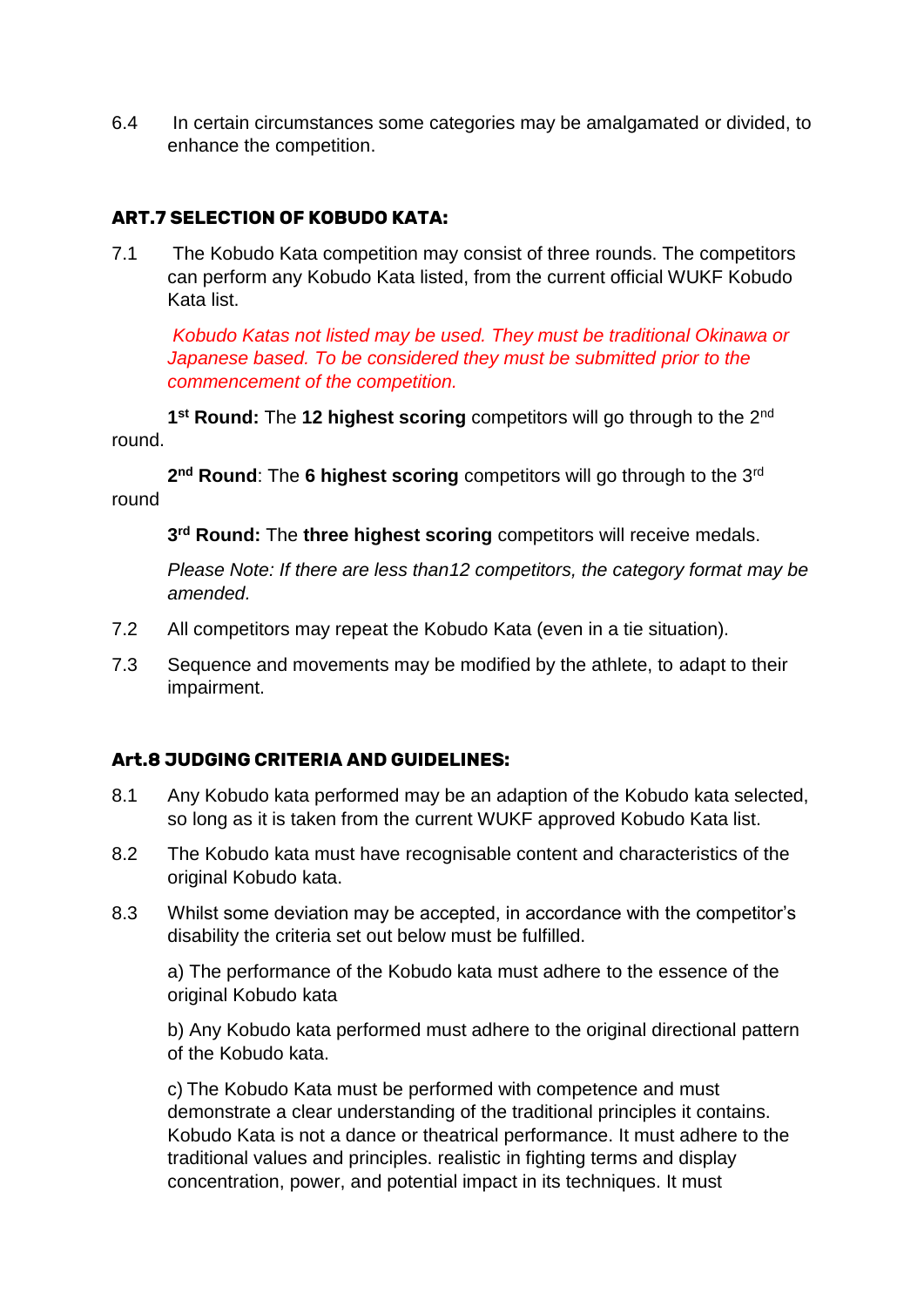demonstrate strength, power, and speed as well as grace, rhythm and balance.

d) Excessive use of pauses during the Kobudo kata. The Kobudo kata should be performed with minimal interruption and with a natural flow throughout.

e) The competitor must always maintain control of the weapons during the performance. In the event that the competitor drops the weapon, there will be no penalty.

f) For the safety of the competitors and official's control of the weapon is required at all times.

#### **PHYSICAL DISABILITIES:**

- 8.4 Further consideration should be given to the dexterity, control and manoeuvrability of the wheelchair and walking aids to execute the techniques within the Kobudo kata.
- 8.5 The competitor may flick the front wheels up in the air to indicate where a kick would ordinarily be performed at that point in the Kobudo kata.

#### **SENSORY IMPAIRED:**

- 8.6 Competitors may be escorted on and off the tatami by a guide or coach.
- 8.7 IN ALL CASES THE KOBUDO KATA MUST BE PERFORMED BY THE COMPETITOR INDEPENDENTLY.

#### **ART.9 REFEREES UNIFORM:**

- 9.1 All Judges and Referees must wear the official WUKF uniform.
- 9.2 The WUKF Referee Official uniform is composed of:
	- A navy-blue blazer bearing two silver buttons
	- A WUKF Continental badge
	- \* A WUKF Qualification badge
	- \* A white WUKF shirt
	- A red WUKF / Continental tie
	- \* Light Grey Trousers
	- \* Black socks covering 2/3<sup>rd</sup> of the shin
	- **Black soft sole shoes**
- 9.3 Whilst officiating on the Tatami, Referees and Judges are not allowed to wear watches, bracelets, pens, mobile telephones, tie-pin or other objects that could cause injury, or use their mobile telephones.

#### **Art. 10 COMPETITORS UNIFORM**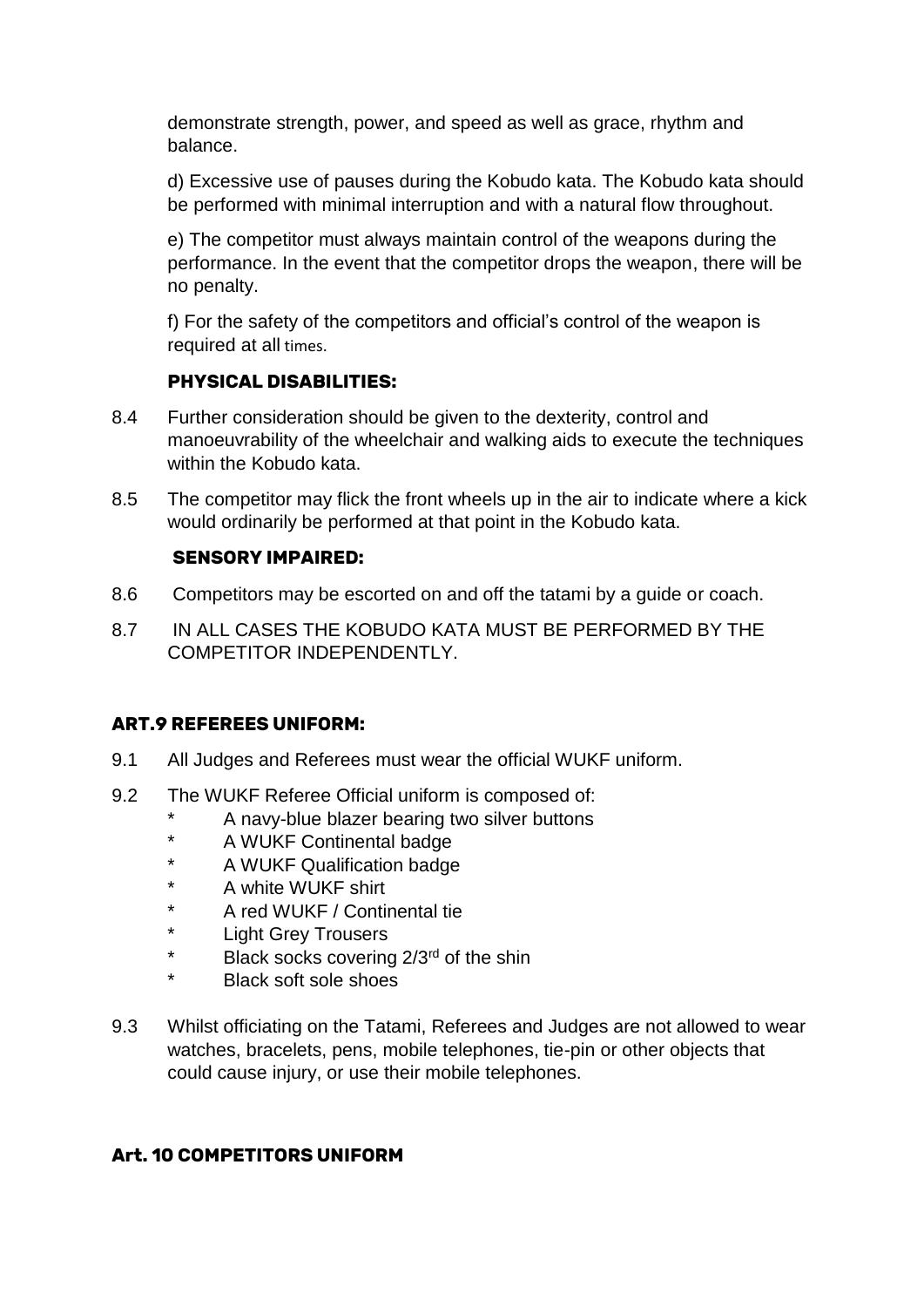- 10.1 All competitors must wear a clean, white, or black Karate-Gi (jackets and pants) which can include the manufacturer's brand/logo and a discreet trademark logo but no additional stripes.
- 10.2 A competitor is allowed to have only the following advertising items on his Karate Gi jacket: a national country badge is permitted (maximum 10 square centimetres), the WUKF logo which will be put on the lower righthand side of the Gi jacket, the federation logo on the left side of the chest and only one sponsorship advertising logo panel on the back of the competitors Gi top. It must be at shoulder height and measure a maximum of 30x15 cm.
- 10.3 The Karate Gi jacket, when tightened around the waist with the belt, must be of an overall length that it covers the hips, but does not reach the knees.
- 10.4 The belt must be of an overall length that leaves around 15-30 cm of extra length on both ends after it has been properly tied around the waist, but it must not reach the knees.
- 10.5 The sleeves of the jacket must reach halfway down the forearm and must not be longer than the bend of the wrist. The sleeves must not be rolled up.
- 10.6 The trousers must be long enough to cover two thirds of the shin and must not reach the anklebone. The trousers must not be rolled up.
- 10.7 Muslim women may wear a white scarf or Chador.
- 10.8 A plain white t-shirt may be worn beneath a White Karate-Gi and a plain Black t-shirt beneath a Black Karate-Gi. This is compulsory for females and allowed for male competitors.
- 10.9 The competitor must wear a belt of their own Karate grade.
- 10.10 For identification purposes, when flags are being used, each of the competitors shall wear a Red (AKA)/White (SHIRO) belt, replacing the belt of their grade.
- 10.11 The competition number may be worn on the upper back of the Gi jacket.
- 10.12 Competitors identification badge (to be handed to a Tatami official, on check in to your event).
- 10.13 Competitors can wear discreet hair clips (not metallic)
- 10.14 Each competitor must keep their hair clean and cut or tied up to such a length that it does not obstruct their performance or put them at risk in a match.
- 10.15 Competitors are not allowed to wear Hachimaki, amulets or wristbands, earrings, or any other jewellery.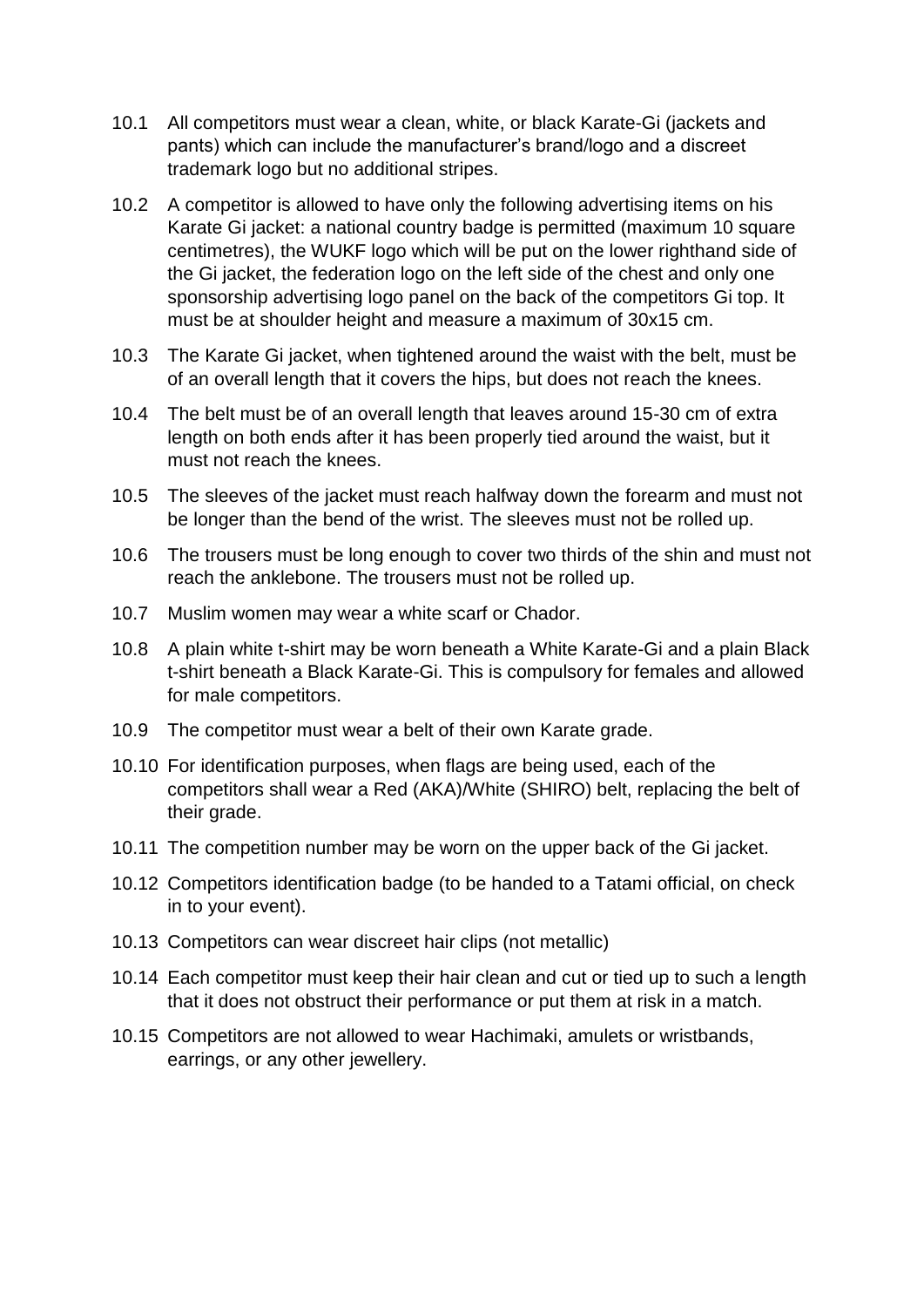#### **ART. 11 COACHES UNIFORM:**

- 11.1 A National Tracksuit (or trousers and national polo shirt) with their National or Federation name, an official badge on it and the ID card given in the registration room.
- 11.2 It is forbidden for a Coach to wear a Karate Gi whilst coaching, even if they have a Tracksuit Jacket over it.
- 11.3 It is forbidden to wear the tracksuit jacket around the hips, to have a ruck sack, camera, other baggage, etc
- 11.4 Coaches who are improperly dressed will be given 1 minute to change. If after this period (1 minute) the coach has not been able to change his/her uniform, the Referee will invite him/her to leave the match area.
- 11.5 The WUKF Officers or Competition Director may disbar any official or competitor who does not comply with these regulations.

#### **Art.12 COACHES' RESPONSIBILITIES:**

- 12.1 It is the responsibility of each coach to ensure that their competitor/s is/are accompanied throughout the competition and that any medication that may be required, is always easily accessible.
- 12.2 It is the coaches' responsibility to ensure all details uploaded to the form, are legible and correct. Intentional misrepresentation may lead to your athlete being disqualified from the event.
- 12.3 A recent photograph of the competitor is uploaded to the form.
- 12.4 All sections of the registration form are completed to process.
- 12.5 To ensure the competitor is checked in on the correct tatami prior to the event and support the competitor throughout.
- 12.6 A hard copy of a signed medical document from a registered health practitioner must be brought to the event by the coach and produced if requested by the WUKF Inclusive commission. This must be in writing and in **English** and **must** name the type of disability. (Failure to produce when requested, may lead to the competitor being withdrawn from the event)

#### **Art.13 PROTEST PROCEDURE**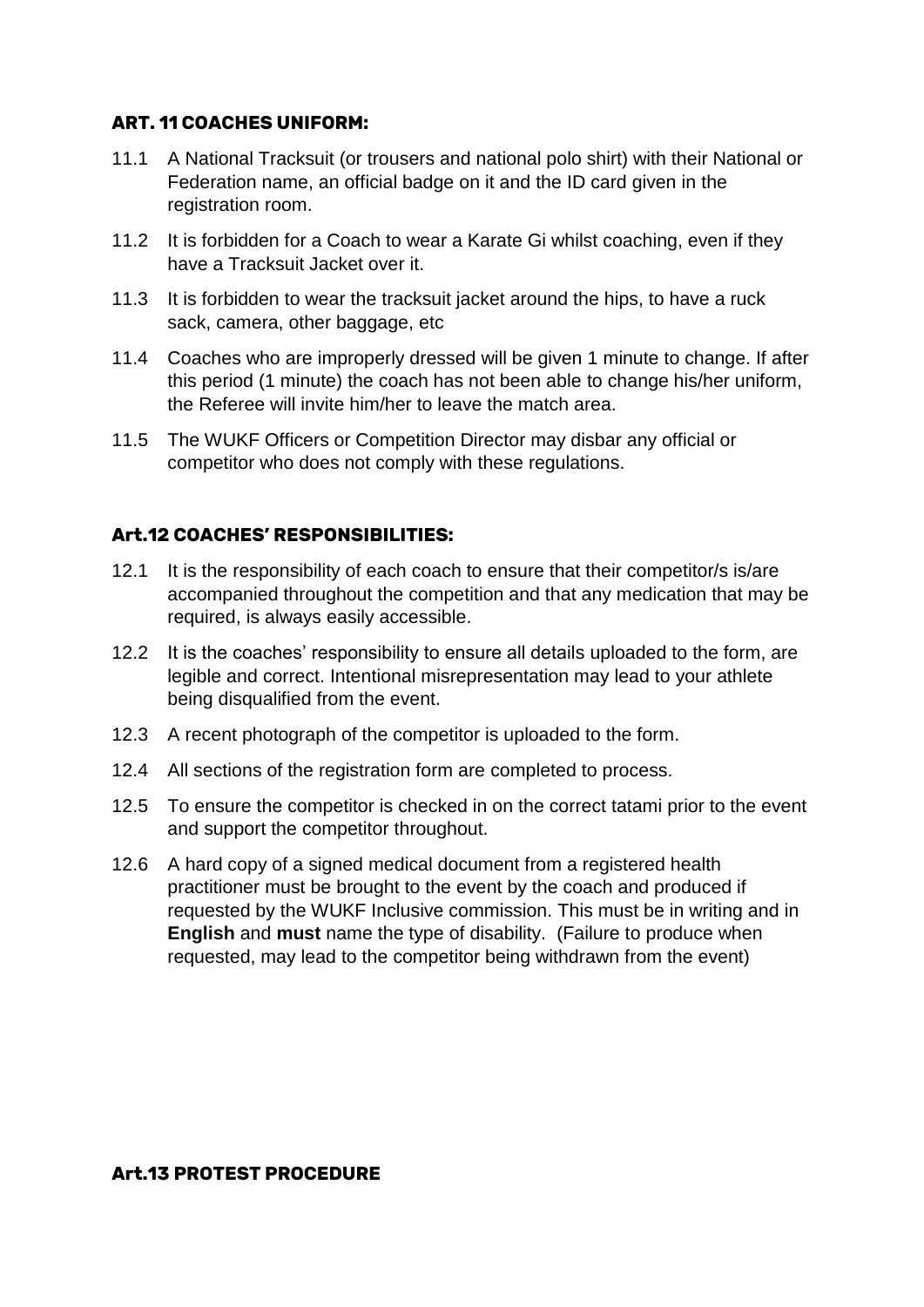- 13.1 Competitor's cannot personally protest, against the Referee panel's decision.
- 13.2 Only the coach of the person involved may protest to the Tatami Manager against a decision, when the decision given by the Referee Panel is thought to have violated the Rules of the match or the rules of judging.
- 13.3 Coaches must not interrupt the work of the Jury Table by asking to check the participation lists or other documents, or asking for explanations, etc.
- 13.4 The coach can attract the attention of the Tatami Manager if there is an administration error (wrong competitor, wrong display content etc.)
- 13.5 The coach can protest in writing to the WUKF Inclusive Commission, but only after the match is finished.
- 13.6 When the category is finished and the medallists are notified no one can appeal the decision.
- 13.7 Before the coach makes an official protest, she/he must pay a protest fee to the WUKF treasurer. The fee will be returned if the protest is upheld. Coaches can consult the list of fees on the WUKF Webpage.
- 13.8 The coach completes the 'Protest sheet' and gives it to the Tatami Manager who passes it to the WUKF Inclusive Commission.
- 13.9 The WUKF Inclusive Commission shall review the complaint and the evidence that supports it and may ask for an explanation from the Tatami Manager and the Referee Panel on that Tatami.
- 13.10 If they find that the decision is blatantly unreasonable, they may demand that the Refereeing panel revises its' decision and correct the error.
- 13.11 It is the coach who is responsible for providing the evidence for the protest.
- 13.12 The WUKF Inclusive Commission, after approval from the WUKF ExCom, will communicate the final decision to the Tatami Manager, who will inform the coach of the final decision.
- 13.13 Video proof is acceptable as evidence, only for administrative errors and only if the incident is clearly visible.

#### **Art.14 KOBUDO WEAPONS**

**BO**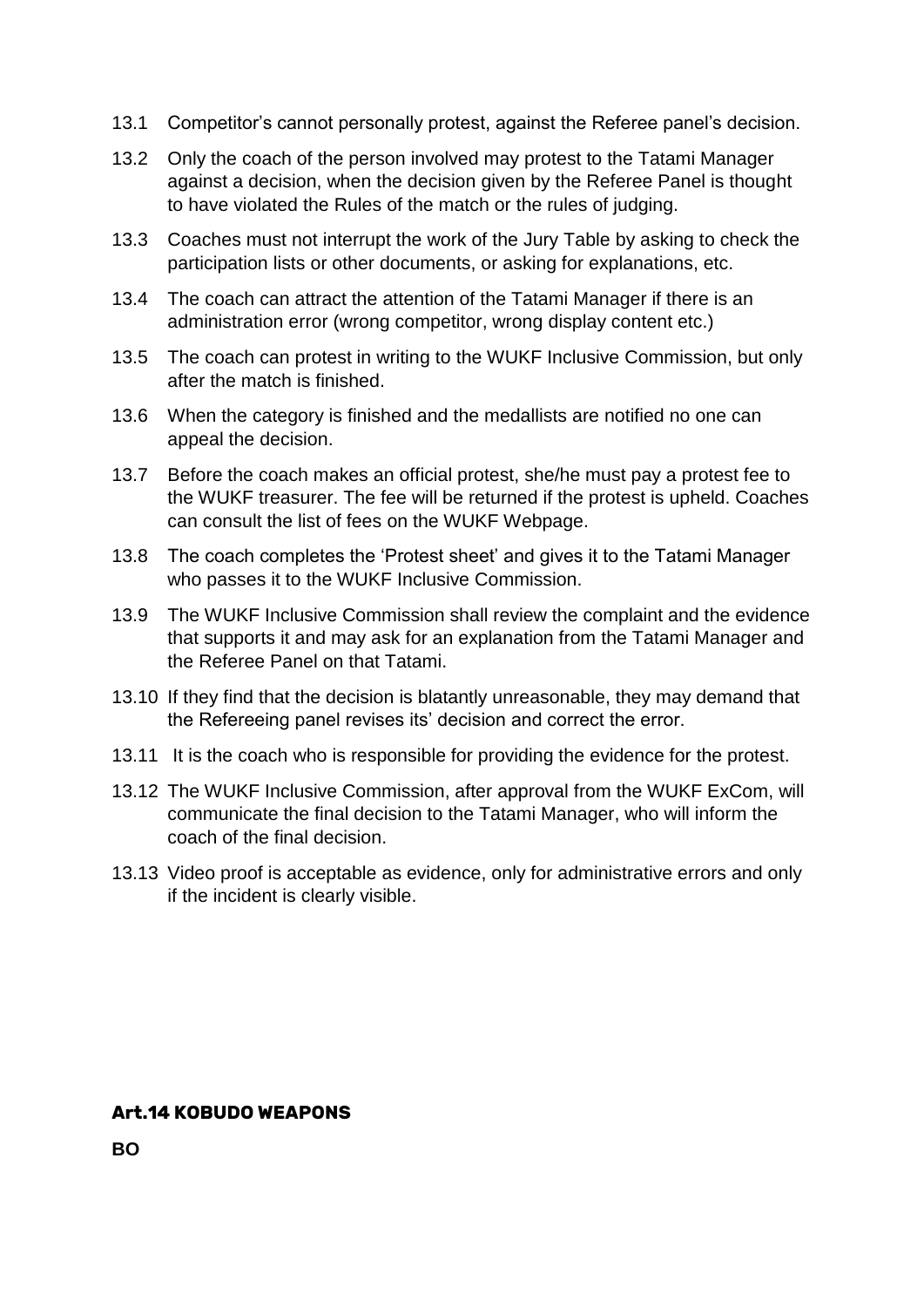14.1 The Bo shall be made of hardwood, such as oak or ebony, in a round shape and without tapered ends.

#### **EKKU**

14.2 The Ekku must be made of hardwood.

#### **NUNCHAKU**

- 14.3 Nunchaku will consist of two hardwood sticks joined together by a chain, rope, or thong. Both ends must be equal in length and can be round or octagonal in shape.
- 14.4 In tournament for Kobudo kata, competitors use only one nunchaku. Kata with two (pair) are not allowed.
- 14.5 Sansetsukon are not allowed in tournament. Lighting effects are prohibited in tournament.

#### **TONFA**

14.6 Tonfa must be entirely made of hardwood, with a minimum length, when grasped by the handles, to reach the end of the competitor's elbow.

#### **SAI**

14.7 Two Sai may be used for competitions (Katas using three Sai are not allowed).

- 14.8 The Sai may be made of steel.
- 14.9 The action of throwing a Sai or piercing the floor with a Sai during the performance is prohibited.

#### **KAMA**

- 14.10 Two Kama may be used for competition.
- 14.11The handles of the Kama must be wooden and the blades made from unsharpened steel. No rope, chord, string, etc. are permitted, or Kamas with holes in the blades.
- 14.12 It is forbidden to use Kama with sharp blades and tips. The Kama blade must be blunted, taped, or otherwise secured to prevent an injury to the competitor.

#### **TINBE**

- 14.13 Tinbe is a combined weapon consisting of the shield and spear.
- 14.14 The shield can be made from steel, aluminium, or another material
- 14.15 The spear can be made from a wooden stick with metallic tip or swords, or a completely metal rounded short stick, without a tip, or metal machete-style tools. It is forbidden to use a spear with sharp blades and tips.